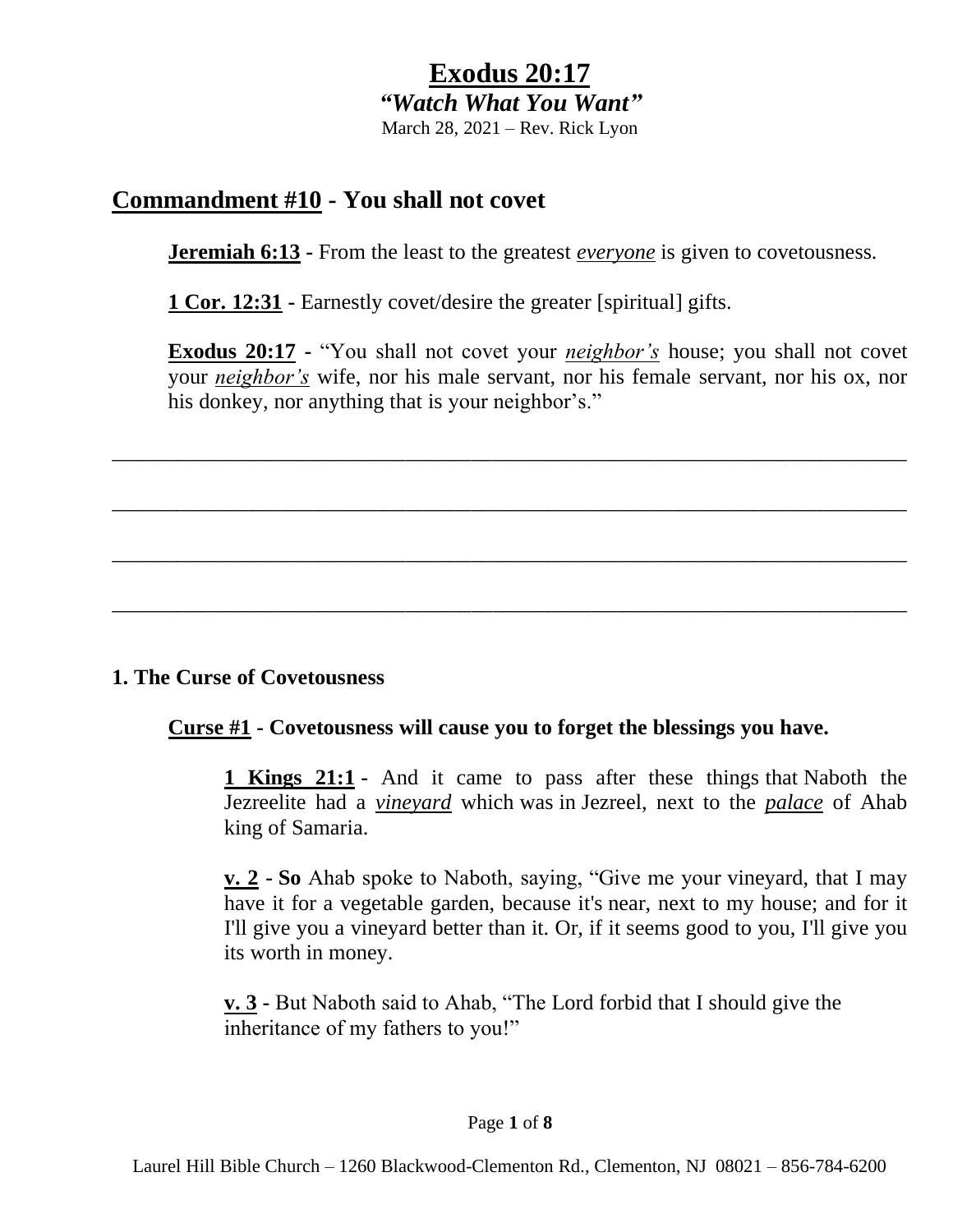March 28, 2021 – Rev. Rick Lyon

\_\_\_\_\_\_\_\_\_\_\_\_\_\_\_\_\_\_\_\_\_\_\_\_\_\_\_\_\_\_\_\_\_\_\_\_\_\_\_\_\_\_\_\_\_\_\_\_\_\_\_\_\_\_\_\_\_\_\_\_\_\_\_\_\_\_\_\_\_\_\_\_\_

\_\_\_\_\_\_\_\_\_\_\_\_\_\_\_\_\_\_\_\_\_\_\_\_\_\_\_\_\_\_\_\_\_\_\_\_\_\_\_\_\_\_\_\_\_\_\_\_\_\_\_\_\_\_\_\_\_\_\_\_\_\_\_\_\_\_\_\_\_\_\_\_\_

\_\_\_\_\_\_\_\_\_\_\_\_\_\_\_\_\_\_\_\_\_\_\_\_\_\_\_\_\_\_\_\_\_\_\_\_\_\_\_\_\_\_\_\_\_\_\_\_\_\_\_\_\_\_\_\_\_\_\_\_\_\_\_\_\_\_\_\_\_\_\_\_\_

\_\_\_\_\_\_\_\_\_\_\_\_\_\_\_\_\_\_\_\_\_\_\_\_\_\_\_\_\_\_\_\_\_\_\_\_\_\_\_\_\_\_\_\_\_\_\_\_\_\_\_\_\_\_\_\_\_\_\_\_\_\_\_\_\_\_\_\_\_\_\_\_\_

\_\_\_\_\_\_\_\_\_\_\_\_\_\_\_\_\_\_\_\_\_\_\_\_\_\_\_\_\_\_\_\_\_\_\_\_\_\_\_\_\_\_\_\_\_\_\_\_\_\_\_\_\_\_\_\_\_\_\_\_\_\_\_\_\_\_\_\_\_\_\_\_\_

\_\_\_\_\_\_\_\_\_\_\_\_\_\_\_\_\_\_\_\_\_\_\_\_\_\_\_\_\_\_\_\_\_\_\_\_\_\_\_\_\_\_\_\_\_\_\_\_\_\_\_\_\_\_\_\_\_\_\_\_\_\_\_\_\_\_\_\_\_\_\_\_\_

\_\_\_\_\_\_\_\_\_\_\_\_\_\_\_\_\_\_\_\_\_\_\_\_\_\_\_\_\_\_\_\_\_\_\_\_\_\_\_\_\_\_\_\_\_\_\_\_\_\_\_\_\_\_\_\_\_\_\_\_\_\_\_\_\_\_\_\_\_\_\_\_\_

\_\_\_\_\_\_\_\_\_\_\_\_\_\_\_\_\_\_\_\_\_\_\_\_\_\_\_\_\_\_\_\_\_\_\_\_\_\_\_\_\_\_\_\_\_\_\_\_\_\_\_\_\_\_\_\_\_\_\_\_\_\_\_\_\_\_\_\_\_\_\_\_\_

**Lev. 25:23 -** "The land must not be sold permanently because the land is Mine."

**Numbers 36:7 -** Every one of the people of Israel shall hold on to the inheritance of the tribe of his fathers.

**Curse #2 - Covetousness will steal your joy.**

**1 Kings 21:4 -** *So Ahab went into his house sullen and displeased because of the word which Naboth the Jezreelite had spoken to him... And he lay down on his bed, and turned away his face, and would eat no food.*

**Luke 12:15 -** "Watch out! Be on your guard against covetousness; life doesn't consist in an abundance of possessions."

**Curse #3 - Covetousness is the root of other sins.**

**1 Kings 21:5-13 -** But Jezebel his wife came, and said to him, "Why is your spirit so sullen that you eat no food?" <sup>6</sup> He said, "Because I spoke to Naboth the Jezreelite, and said to him, 'Give me your vineyard for money; or else, if it pleases you, I'll give you another vineyard for it.' And he answered, 'I won't give you my vineyard.'"

Page **2** of **8**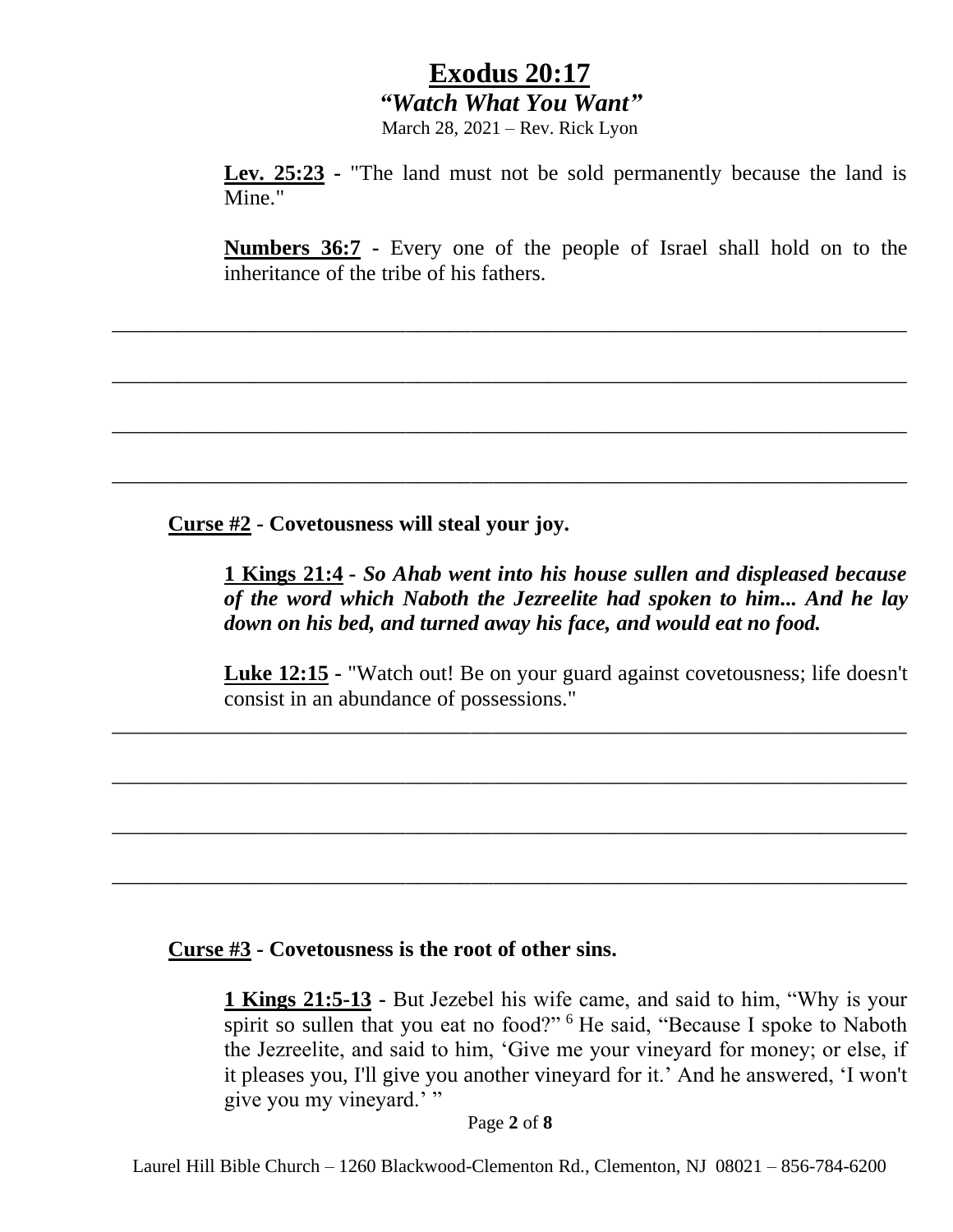March 28, 2021 – Rev. Rick Lyon

<sup>7</sup> Then Jezebel his wife said to him, "You now exercise authority over Israel! Arise, eat food, and let your heart be cheerful; I'll give you the vineyard of Naboth the Jezreelite." <sup>8</sup> And she wrote letters in Ahab's name, sealed them with his seal, and sent the letters to the elders and the nobles who were dwelling in the city with Naboth. <sup>9</sup> She wrote in the letters, saying, Proclaim a fast, and seat Naboth with high honor among the people; <sup>10</sup> and seat two men, scoundrels, before him to *bear witness against him*, saying, "You've blasphemed God and the king." Then take him out, and *stone him*, that he may die.

 $11$  So the men of his city, the elders and nobles who were inhabitants of his city, did as Jezebel had sent to them...

<sup>13</sup> Two men, scoundrels, came in and sat before Naboth; and the scoundrels witnessed against him, in the presence of the people, saying, "Naboth has blasphemed God and the king!" Then they took him outside the city and stoned him with stones, so that he died.

\_\_\_\_\_\_\_\_\_\_\_\_\_\_\_\_\_\_\_\_\_\_\_\_\_\_\_\_\_\_\_\_\_\_\_\_\_\_\_\_\_\_\_\_\_\_\_\_\_\_\_\_\_\_\_\_\_\_\_\_\_\_\_\_\_\_\_\_\_\_\_\_\_

\_\_\_\_\_\_\_\_\_\_\_\_\_\_\_\_\_\_\_\_\_\_\_\_\_\_\_\_\_\_\_\_\_\_\_\_\_\_\_\_\_\_\_\_\_\_\_\_\_\_\_\_\_\_\_\_\_\_\_\_\_\_\_\_\_\_\_\_\_\_\_\_\_

\_\_\_\_\_\_\_\_\_\_\_\_\_\_\_\_\_\_\_\_\_\_\_\_\_\_\_\_\_\_\_\_\_\_\_\_\_\_\_\_\_\_\_\_\_\_\_\_\_\_\_\_\_\_\_\_\_\_\_\_\_\_\_\_\_\_\_\_\_\_\_\_\_

\_\_\_\_\_\_\_\_\_\_\_\_\_\_\_\_\_\_\_\_\_\_\_\_\_\_\_\_\_\_\_\_\_\_\_\_\_\_\_\_\_\_\_\_\_\_\_\_\_\_\_\_\_\_\_\_\_\_\_\_\_\_\_\_\_\_\_\_\_\_\_\_\_

\_\_\_\_\_\_\_\_\_\_\_\_\_\_\_\_\_\_\_\_\_\_\_\_\_\_\_\_\_\_\_\_\_\_\_\_\_\_\_\_\_\_\_\_\_\_\_\_\_\_\_\_\_\_\_\_\_\_\_\_\_\_\_\_\_\_\_\_\_\_\_\_\_

\_\_\_\_\_\_\_\_\_\_\_\_\_\_\_\_\_\_\_\_\_\_\_\_\_\_\_\_\_\_\_\_\_\_\_\_\_\_\_\_\_\_\_\_\_\_\_\_\_\_\_\_\_\_\_\_\_\_\_\_\_\_\_\_\_\_\_\_\_\_\_\_\_

\_\_\_\_\_\_\_\_\_\_\_\_\_\_\_\_\_\_\_\_\_\_\_\_\_\_\_\_\_\_\_\_\_\_\_\_\_\_\_\_\_\_\_\_\_\_\_\_\_\_\_\_\_\_\_\_\_\_\_\_\_\_\_\_\_\_\_\_\_\_\_\_\_

\_\_\_\_\_\_\_\_\_\_\_\_\_\_\_\_\_\_\_\_\_\_\_\_\_\_\_\_\_\_\_\_\_\_\_\_\_\_\_\_\_\_\_\_\_\_\_\_\_\_\_\_\_\_\_\_\_\_\_\_\_\_\_\_\_\_\_\_\_\_\_\_\_

**Commandment #9 - You shall not lie.**

#### **Commandment #8 - You shall not steal**

Page **3** of **8**

\_\_\_\_\_\_\_\_\_\_\_\_\_\_\_\_\_\_\_\_\_\_\_\_\_\_\_\_\_\_\_\_\_\_\_\_\_\_\_\_\_\_\_\_\_\_\_\_\_\_\_\_\_\_\_\_\_\_\_\_\_\_\_\_\_\_\_\_\_\_\_\_\_

Laurel Hill Bible Church – 1260 Blackwood-Clementon Rd., Clementon, NJ 08021 – 856-784-6200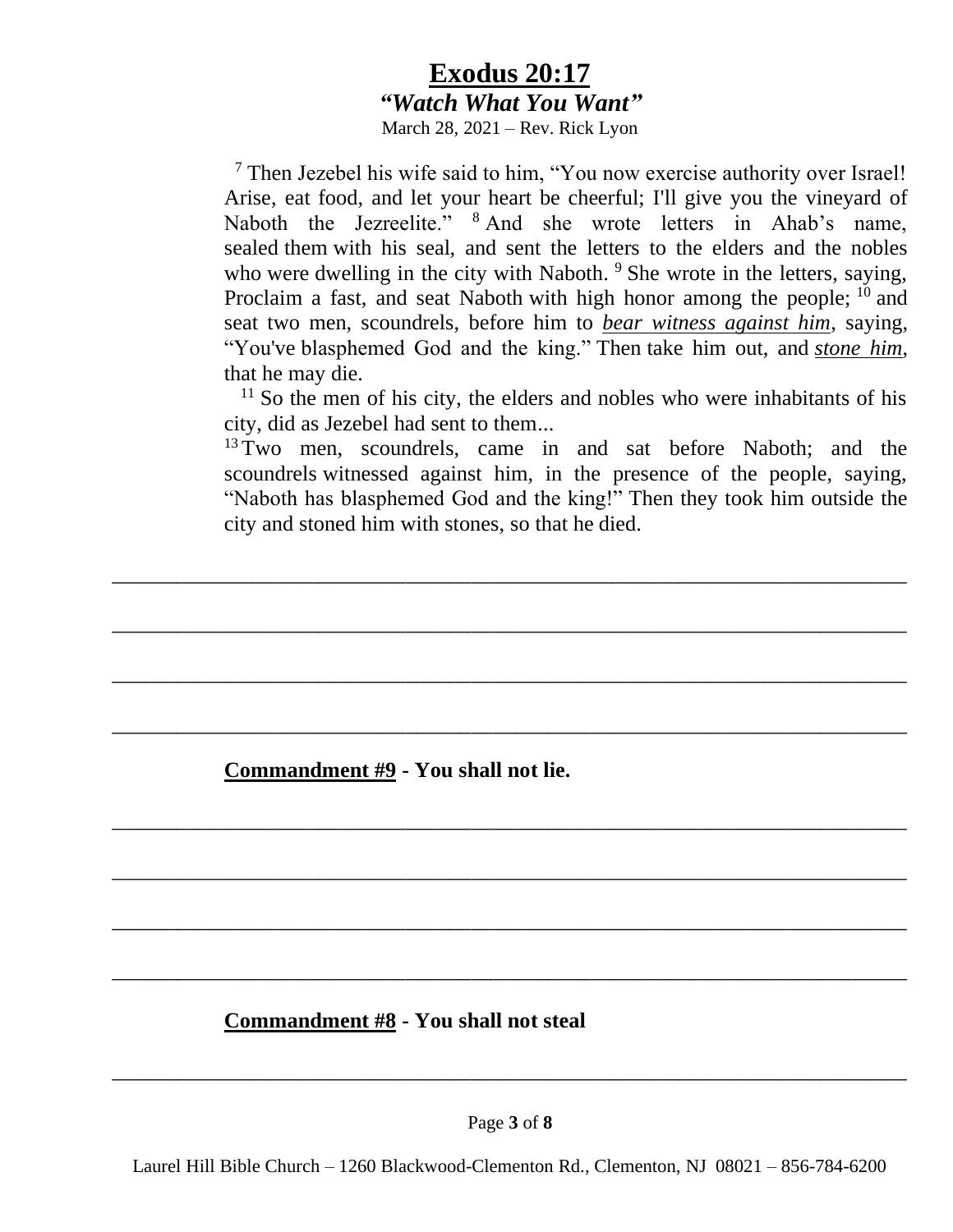# **Exodus 20:17** *"Watch What You Want"* March 28, 2021 – Rev. Rick Lyon

\_\_\_\_\_\_\_\_\_\_\_\_\_\_\_\_\_\_\_\_\_\_\_\_\_\_\_\_\_\_\_\_\_\_\_\_\_\_\_\_\_\_\_\_\_\_\_\_\_\_\_\_\_\_\_\_\_\_\_\_\_\_\_\_\_\_\_\_\_\_\_\_\_

\_\_\_\_\_\_\_\_\_\_\_\_\_\_\_\_\_\_\_\_\_\_\_\_\_\_\_\_\_\_\_\_\_\_\_\_\_\_\_\_\_\_\_\_\_\_\_\_\_\_\_\_\_\_\_\_\_\_\_\_\_\_\_\_\_\_\_\_\_\_\_\_\_

\_\_\_\_\_\_\_\_\_\_\_\_\_\_\_\_\_\_\_\_\_\_\_\_\_\_\_\_\_\_\_\_\_\_\_\_\_\_\_\_\_\_\_\_\_\_\_\_\_\_\_\_\_\_\_\_\_\_\_\_\_\_\_\_\_\_\_\_\_\_\_\_\_

\_\_\_\_\_\_\_\_\_\_\_\_\_\_\_\_\_\_\_\_\_\_\_\_\_\_\_\_\_\_\_\_\_\_\_\_\_\_\_\_\_\_\_\_\_\_\_\_\_\_\_\_\_\_\_\_\_\_\_\_\_\_\_\_\_\_\_\_\_\_\_\_\_

\_\_\_\_\_\_\_\_\_\_\_\_\_\_\_\_\_\_\_\_\_\_\_\_\_\_\_\_\_\_\_\_\_\_\_\_\_\_\_\_\_\_\_\_\_\_\_\_\_\_\_\_\_\_\_\_\_\_\_\_\_\_\_\_\_\_\_\_\_\_\_\_\_

\_\_\_\_\_\_\_\_\_\_\_\_\_\_\_\_\_\_\_\_\_\_\_\_\_\_\_\_\_\_\_\_\_\_\_\_\_\_\_\_\_\_\_\_\_\_\_\_\_\_\_\_\_\_\_\_\_\_\_\_\_\_\_\_\_\_\_\_\_\_\_\_\_

\_\_\_\_\_\_\_\_\_\_\_\_\_\_\_\_\_\_\_\_\_\_\_\_\_\_\_\_\_\_\_\_\_\_\_\_\_\_\_\_\_\_\_\_\_\_\_\_\_\_\_\_\_\_\_\_\_\_\_\_\_\_\_\_\_\_\_\_\_\_\_\_\_

\_\_\_\_\_\_\_\_\_\_\_\_\_\_\_\_\_\_\_\_\_\_\_\_\_\_\_\_\_\_\_\_\_\_\_\_\_\_\_\_\_\_\_\_\_\_\_\_\_\_\_\_\_\_\_\_\_\_\_\_\_\_\_\_\_\_\_\_\_\_\_\_\_

\_\_\_\_\_\_\_\_\_\_\_\_\_\_\_\_\_\_\_\_\_\_\_\_\_\_\_\_\_\_\_\_\_\_\_\_\_\_\_\_\_\_\_\_\_\_\_\_\_\_\_\_\_\_\_\_\_\_\_\_\_\_\_\_\_\_\_\_\_\_\_\_\_

\_\_\_\_\_\_\_\_\_\_\_\_\_\_\_\_\_\_\_\_\_\_\_\_\_\_\_\_\_\_\_\_\_\_\_\_\_\_\_\_\_\_\_\_\_\_\_\_\_\_\_\_\_\_\_\_\_\_\_\_\_\_\_\_\_\_\_\_\_\_\_\_\_

\_\_\_\_\_\_\_\_\_\_\_\_\_\_\_\_\_\_\_\_\_\_\_\_\_\_\_\_\_\_\_\_\_\_\_\_\_\_\_\_\_\_\_\_\_\_\_\_\_\_\_\_\_\_\_\_\_\_\_\_\_\_\_\_\_\_\_\_\_\_\_\_\_

#### **Commandment #7 - You shall not commit adultery.**

#### **Commandment #6 - You shall not murder.**

**1 Kings 21:16 -** So it was, when Ahab heard that Naboth was dead, that Ahab got up and went down to take possession of the vineyard of Naboth the Jezreelite.

#### **Curse #4 - Covetousness won't satisfy you.**

**Ecclesiastes 5:10 -** Whoever loves money *never has enough*; whoever loves wealth is *never satisfied* with their income.

Page **4** of **8 1 Kings 21:17-19 -** Then the word of the Lord came to Elijah the Tishbite, saying, <sup>18</sup> "Arise, go down to meet Ahab king of Israel, who lives in Samaria.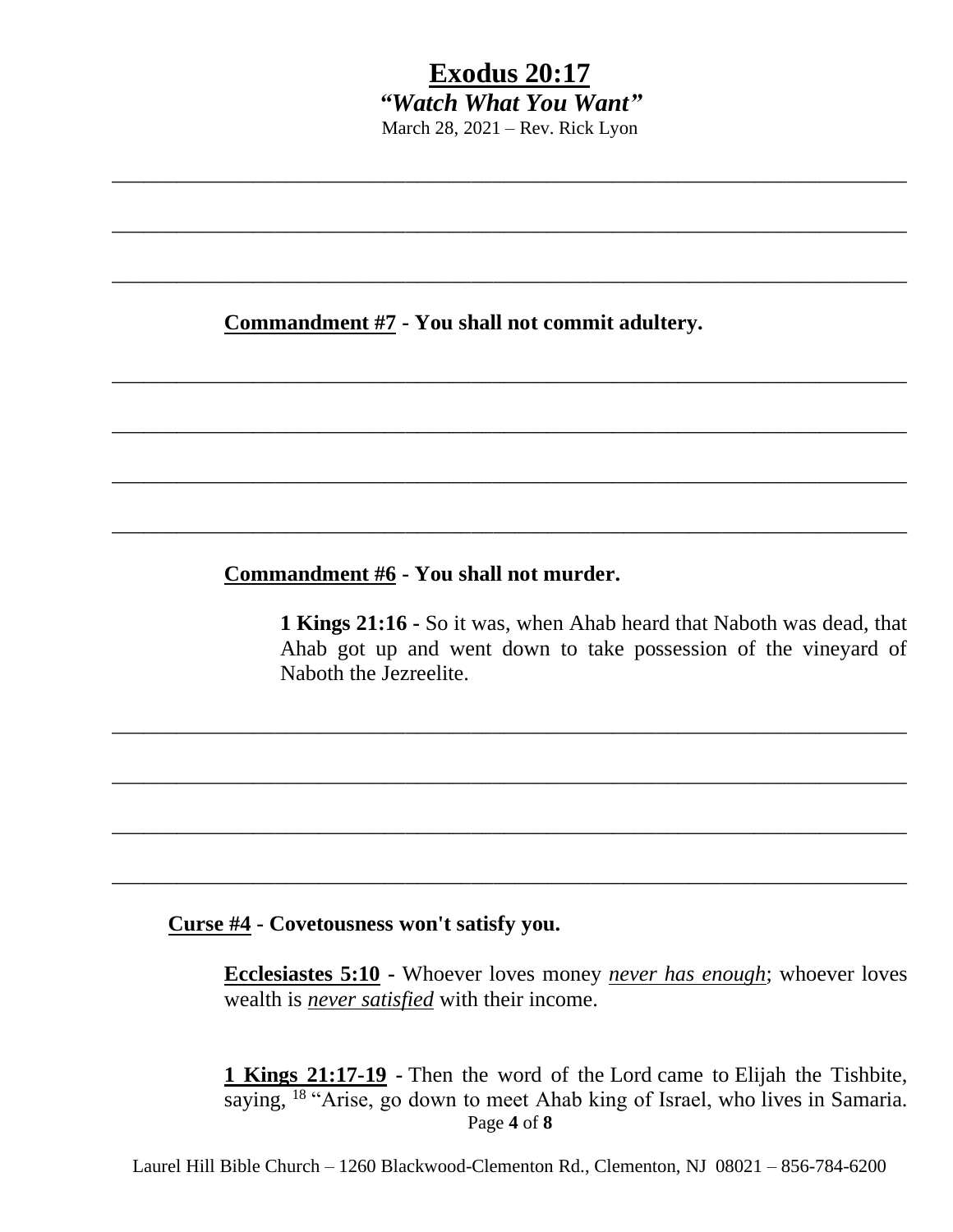March 28, 2021 – Rev. Rick Lyon

There he is, in the vineyard of Naboth, where he's gone down to take possession of it. <sup>19</sup> Speak to him, saying, 'Thus says the Lord: "Have you murdered and also taken possession?"' Speak to him, saying, 'Thus says the Lord: "In the place where dogs licked the blood of Naboth, dogs shall lick your blood, even yours."""

#### **2. The Cure for Covetousness**

**Philippians 4:12 -** I know what it is to be in need, and I know what it is to have plenty. I've learned *the secret of being content in any and every situation*.

**#1 - Be thankful for what you currently have.**

**Hebrews 13:5 -** Keep your life free from covetousness; *be content with what you have.*

**Timothy Keller:** *"If we look to some created thing to give us the meaning, hope, and happiness that only God Himself can give, it will eventually fail to deliver and break our hearts."*

#### **#2 - Trust God to give you what's best for you.**

**James 1:17 -** Every good and *perfect* gift comes down from above.

\_\_\_\_\_\_\_\_\_\_\_\_\_\_\_\_\_\_\_\_\_\_\_\_\_\_\_\_\_\_\_\_\_\_\_\_\_\_\_\_\_\_\_\_\_\_\_\_\_\_\_\_\_\_\_\_\_\_\_\_\_\_\_\_\_\_\_\_\_\_\_\_\_

\_\_\_\_\_\_\_\_\_\_\_\_\_\_\_\_\_\_\_\_\_\_\_\_\_\_\_\_\_\_\_\_\_\_\_\_\_\_\_\_\_\_\_\_\_\_\_\_\_\_\_\_\_\_\_\_\_\_\_\_\_\_\_\_\_\_\_\_\_\_\_\_\_

\_\_\_\_\_\_\_\_\_\_\_\_\_\_\_\_\_\_\_\_\_\_\_\_\_\_\_\_\_\_\_\_\_\_\_\_\_\_\_\_\_\_\_\_\_\_\_\_\_\_\_\_\_\_\_\_\_\_\_\_\_\_\_\_\_\_\_\_\_\_\_\_\_

\_\_\_\_\_\_\_\_\_\_\_\_\_\_\_\_\_\_\_\_\_\_\_\_\_\_\_\_\_\_\_\_\_\_\_\_\_\_\_\_\_\_\_\_\_\_\_\_\_\_\_\_\_\_\_\_\_\_\_\_\_\_\_\_\_\_\_\_\_\_\_\_\_

\_\_\_\_\_\_\_\_\_\_\_\_\_\_\_\_\_\_\_\_\_\_\_\_\_\_\_\_\_\_\_\_\_\_\_\_\_\_\_\_\_\_\_\_\_\_\_\_\_\_\_\_\_\_\_\_\_\_\_\_\_\_\_\_\_\_\_\_\_\_\_\_\_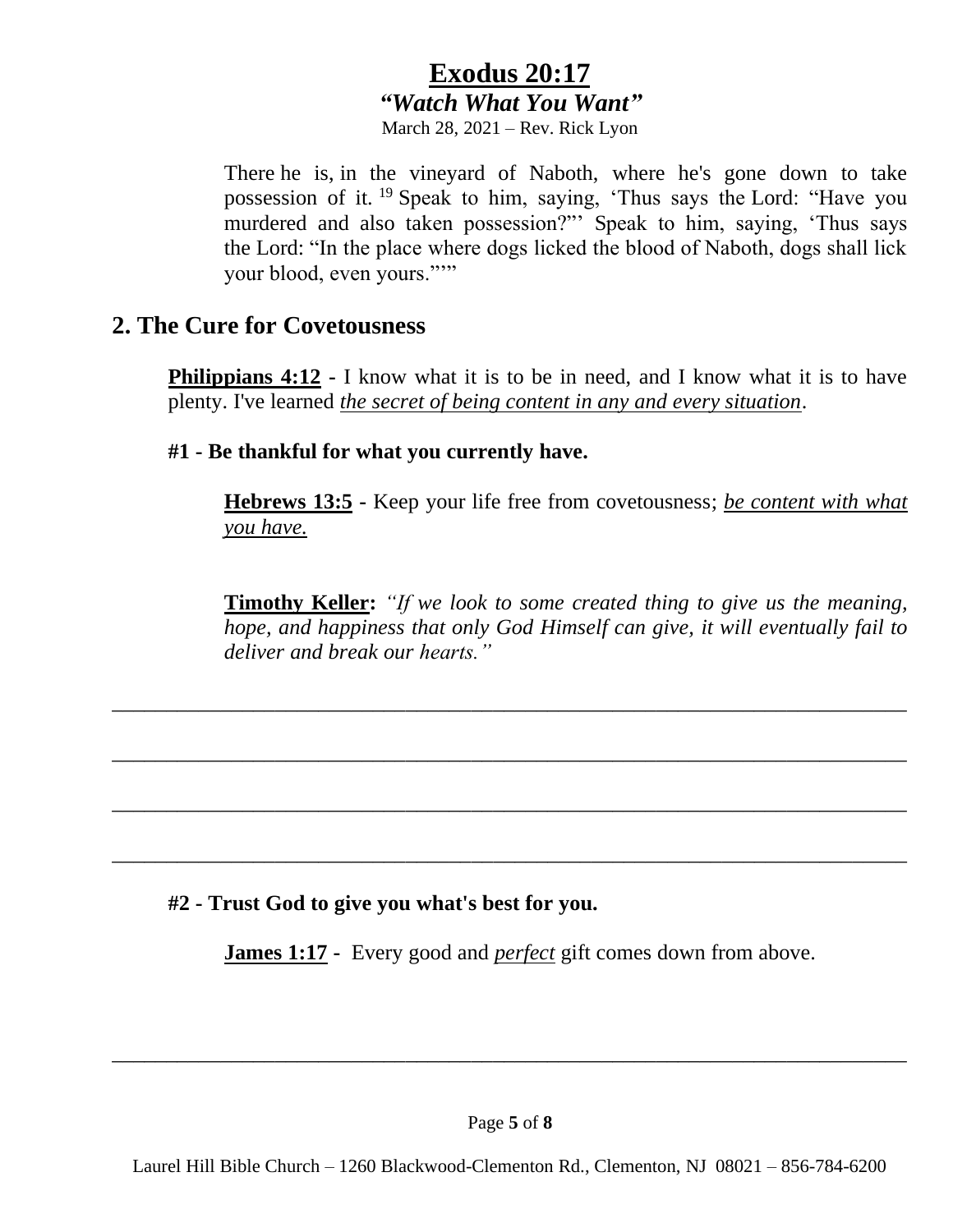# **Exodus 20:17** *"Watch What You Want"* March 28, 2021 – Rev. Rick Lyon

\_\_\_\_\_\_\_\_\_\_\_\_\_\_\_\_\_\_\_\_\_\_\_\_\_\_\_\_\_\_\_\_\_\_\_\_\_\_\_\_\_\_\_\_\_\_\_\_\_\_\_\_\_\_\_\_\_\_\_\_\_\_\_\_\_\_\_\_\_\_\_\_\_

\_\_\_\_\_\_\_\_\_\_\_\_\_\_\_\_\_\_\_\_\_\_\_\_\_\_\_\_\_\_\_\_\_\_\_\_\_\_\_\_\_\_\_\_\_\_\_\_\_\_\_\_\_\_\_\_\_\_\_\_\_\_\_\_\_\_\_\_\_\_\_\_\_

\_\_\_\_\_\_\_\_\_\_\_\_\_\_\_\_\_\_\_\_\_\_\_\_\_\_\_\_\_\_\_\_\_\_\_\_\_\_\_\_\_\_\_\_\_\_\_\_\_\_\_\_\_\_\_\_\_\_\_\_\_\_\_\_\_\_\_\_\_\_\_\_\_

\_\_\_\_\_\_\_\_\_\_\_\_\_\_\_\_\_\_\_\_\_\_\_\_\_\_\_\_\_\_\_\_\_\_\_\_\_\_\_\_\_\_\_\_\_\_\_\_\_\_\_\_\_\_\_\_\_\_\_\_\_\_\_\_\_\_\_\_\_\_\_\_\_

\_\_\_\_\_\_\_\_\_\_\_\_\_\_\_\_\_\_\_\_\_\_\_\_\_\_\_\_\_\_\_\_\_\_\_\_\_\_\_\_\_\_\_\_\_\_\_\_\_\_\_\_\_\_\_\_\_\_\_\_\_\_\_\_\_\_\_\_\_\_\_\_\_

\_\_\_\_\_\_\_\_\_\_\_\_\_\_\_\_\_\_\_\_\_\_\_\_\_\_\_\_\_\_\_\_\_\_\_\_\_\_\_\_\_\_\_\_\_\_\_\_\_\_\_\_\_\_\_\_\_\_\_\_\_\_\_\_\_\_\_\_\_\_\_\_\_

\_\_\_\_\_\_\_\_\_\_\_\_\_\_\_\_\_\_\_\_\_\_\_\_\_\_\_\_\_\_\_\_\_\_\_\_\_\_\_\_\_\_\_\_\_\_\_\_\_\_\_\_\_\_\_\_\_\_\_\_\_\_\_\_\_\_\_\_\_\_\_\_\_

\_\_\_\_\_\_\_\_\_\_\_\_\_\_\_\_\_\_\_\_\_\_\_\_\_\_\_\_\_\_\_\_\_\_\_\_\_\_\_\_\_\_\_\_\_\_\_\_\_\_\_\_\_\_\_\_\_\_\_\_\_\_\_\_\_\_\_\_\_\_\_\_\_

\_\_\_\_\_\_\_\_\_\_\_\_\_\_\_\_\_\_\_\_\_\_\_\_\_\_\_\_\_\_\_\_\_\_\_\_\_\_\_\_\_\_\_\_\_\_\_\_\_\_\_\_\_\_\_\_\_\_\_\_\_\_\_\_\_\_\_\_\_\_\_\_\_

\_\_\_\_\_\_\_\_\_\_\_\_\_\_\_\_\_\_\_\_\_\_\_\_\_\_\_\_\_\_\_\_\_\_\_\_\_\_\_\_\_\_\_\_\_\_\_\_\_\_\_\_\_\_\_\_\_\_\_\_\_\_\_\_\_\_\_\_\_\_\_\_\_

\_\_\_\_\_\_\_\_\_\_\_\_\_\_\_\_\_\_\_\_\_\_\_\_\_\_\_\_\_\_\_\_\_\_\_\_\_\_\_\_\_\_\_\_\_\_\_\_\_\_\_\_\_\_\_\_\_\_\_\_\_\_\_\_\_\_\_\_\_\_\_\_\_

#### **#3 - Refuse to compare yourself to others.**

**Hebrews 12 -** Let us fix our eyes on *Jesus*, the author and perfecter of our faith... Consider *Him*...

#### **#4 - Don't obsess over what you don't have.**

**1 Timothy 6:6-8, 17 -** Godliness with *contentment* is great gain. For we brought nothing into the world, so we can take nothing out of it. But if we have food and clothing, we will be *content* with that... God richly provides *all things* for us to enjoy.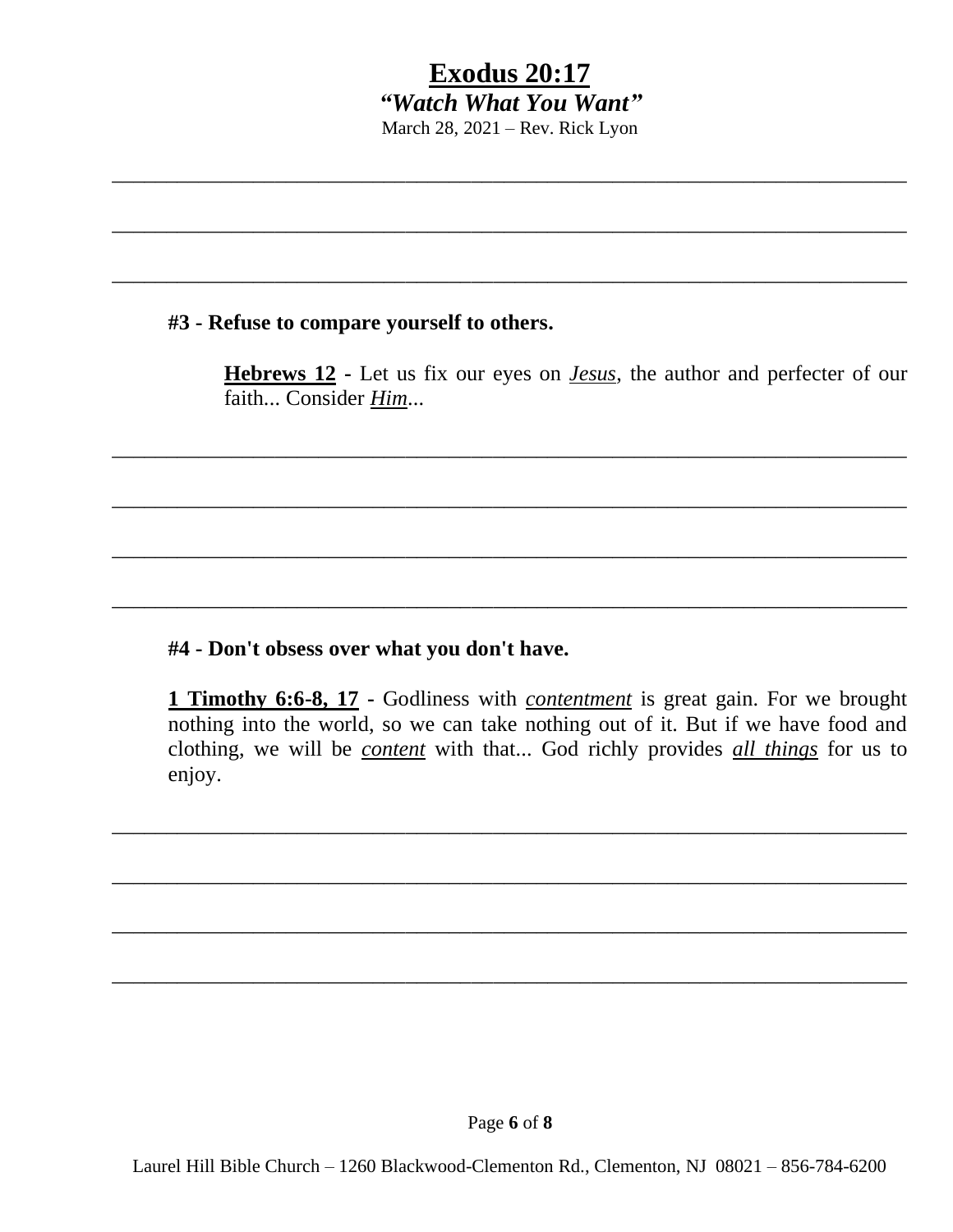March 28, 2021 – Rev. Rick Lyon

**1. The \_\_\_\_\_\_\_\_\_\_ of Covetousness**

**Curse #1 - Covetousness will cause you to \_\_\_\_\_\_\_\_\_\_\_\_\_\_\_.**

**Curse #2 - Covetousness will steal \_\_\_\_\_\_\_\_\_\_.**

**Curse #3 - Covetousness is the root of \_\_\_\_\_\_\_\_\_\_\_\_.** 

**Curse #4 - Covetousness won't satisfy you.**

**2. The \_\_\_\_\_\_\_\_\_\_ for Covetousness**

**Philippians 4:12 - I know what it is to be in need, and I know what it is to have plenty. I've learned** *the secret of being content in any and every situation***.**

**#1 - Be thankful for \_\_\_\_\_\_\_\_\_\_\_\_\_\_\_\_\_\_\_\_.**

Page **7** of **8**